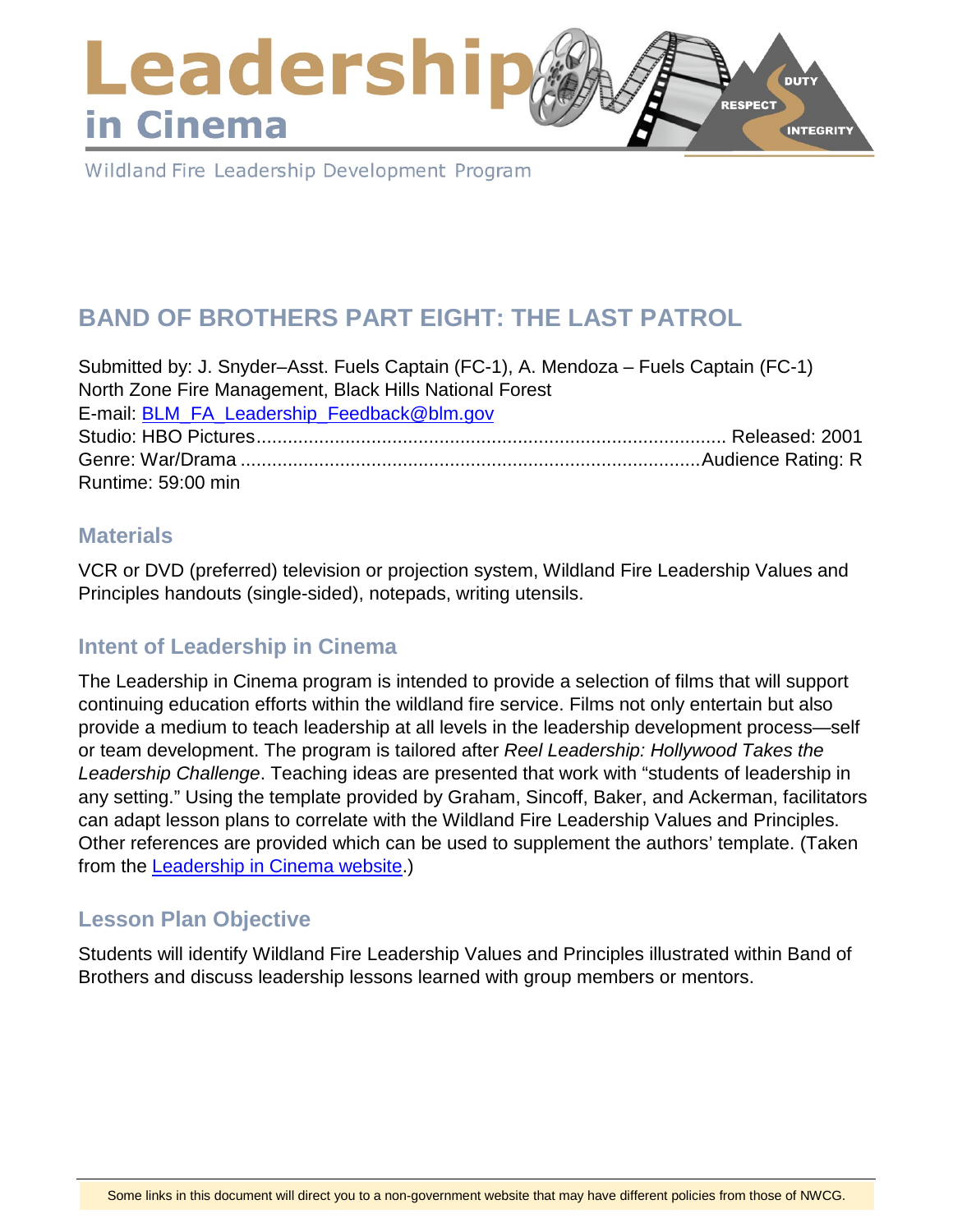# **Basic Movie Plot**

Starting with their rigorous boot camp training in Georgia in 1942, the miniseries recounts the remarkable achievements of this volunteer rifle company, which parachuted into France early on D-Day morning 1944; spearheaded the Market-Garden and Rhine offensives; engaged the Nazis in Bastogne and the Bulge; and captured Hitler's "impenetrable" Eagle's Nest at Berchtesgaden in 1945. (Taken from the [HBO official website\)](http://www.hbo.com/band/landing/currahee.html)

This Emmy-winning miniseries etched an unforgettably vivid portrait of WWII, as experienced by an Army unit serving in Europe, which parachuted into Normandy on D-Day and fought for the remainder of the war. Band of Brothers gives the history and tells the story of Easy Company, 506th Regiment of the 101st Airborne Division, US Army. Drawn from the interviews with survivors of Easy Company, as well as soldiers' journal and letters, Band of Brothers chronicles the experiences of these young men who knew extraordinary bravery and extraordinary fear. (Taken from the [History Channel\)](http://www.history.com/topics/d-day)

### **Band of Brothers – Part Eight: The Last Patrol Summary**

It's February 1945 and a depleted Easy Company is now in Haguenau, France on the Rhine just across from Germany. Pvt. David Webster, who was injured during Operation Market Garden, returns to the Company but finds that his absence from the fighting in Bastogne has alienated the others and he is treated as an outsider. The Company also has a new junior officer, Lt. Henry Jones, a West Point graduate who has yet to get any battlefield experience. The war is clearly coming to an end and the men are starting to think they might just survive the war. When Colonel Sink orders a raid across the river to take prisoners for interrogation, the men are less than keen to take part but follow orders. No one believes it's worth it when one of the men dies from the wounds he receives. When Col. Sink orders another raid the next night, Capt. Winters has his own unique way of dealing with the situation. (Taken from the [Internet Movie Database\)](http://www.imdb.com/)

# **Cast of Main Characters**

| (Photographs of main characters at the end of the list) |  |
|---------------------------------------------------------|--|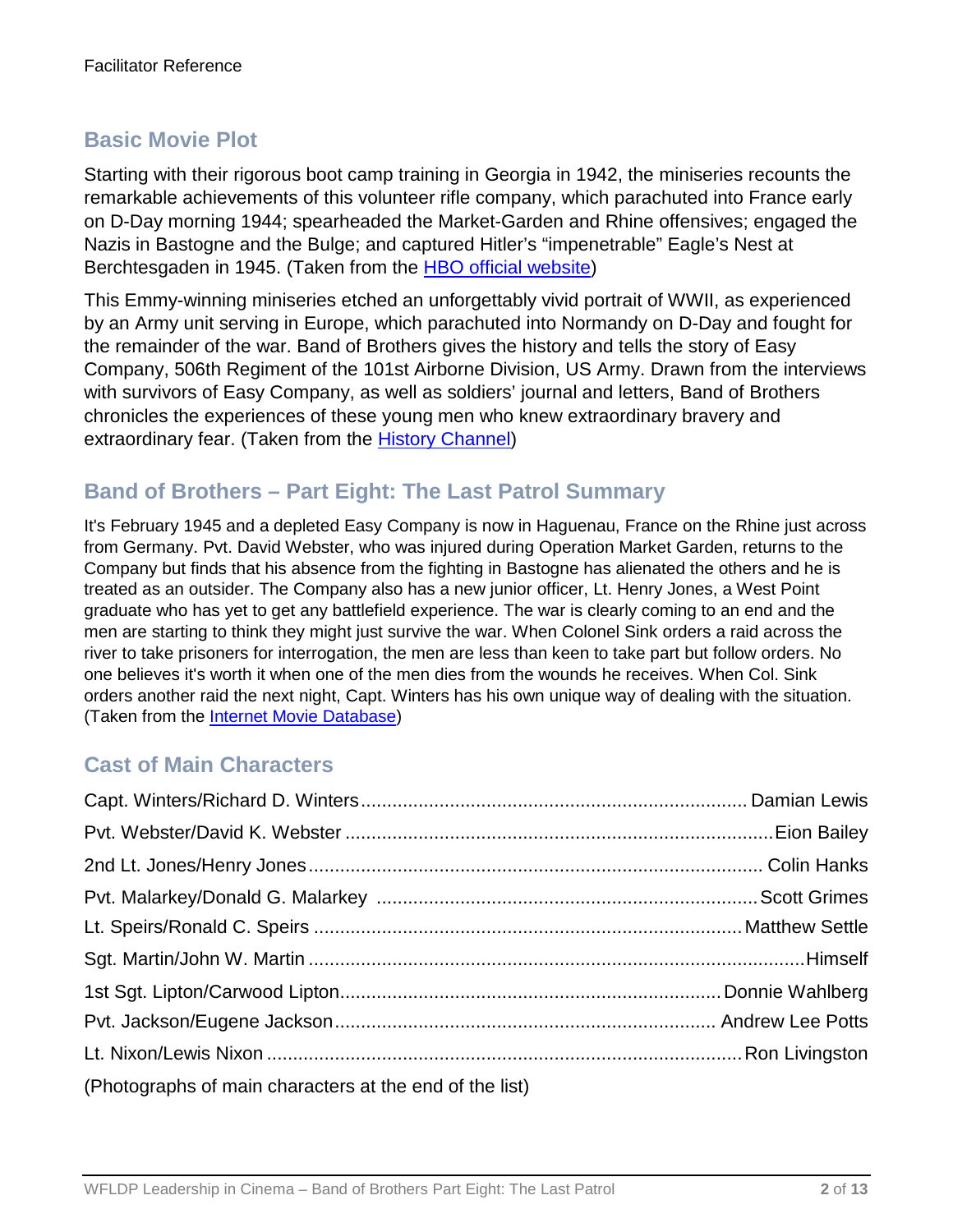# **Facilitation Options**

Band of Brothers is an excellent leadership film addressing multiple facets of the wildland fire leadership values and principles. Various avenues can be pursued depending upon the facilitator's intent. At a minimum, students can identify the Wildland Fire Leadership Values and Principles that are illustrated in the film. Students should be less concerned with how many principles they view within the film and more concerned with how the principles they do recognize can be used in their self-development as a leader.

The film can be viewed in its entirety or by clip selection depending on facilitator intent and time schedules. Another method is to have the students view the film, and then hold the discussion session with the entire group.

# **Full-film Facilitation Suggestion**

When opting for the full-film method, the facilitator should legally obtain the video, abide by proper copyright laws, and follow the outline below:

- 1. Facilitator will go over a basic plot of the movie and cover the objective.
- 2. Review the Wildland Fire Leadership Values and Principles with students (Hand out sheets)
- 3. Advise students to document instances within the film that illustrate/violate the Wildland Fire Leadership Values and Principles on the handout provided.
- 4. Show students Band of Brothers Part Eight: The Last Patrol.
- 5. Break. After showing the movie, provide at least 15 minutes for a break, and also give time for the students to discuss their finding and reflect on how this movie applies to their jobs and private lives.
- 6. Have students discuss their findings and how they will apply leadership lessons learned to their leadership role in wildland fire suppression. The facilitator can reference the specific clips (see clip facilitation section) to encourage further discussion or help clarify points of interest.
- 7. Wrap up the session and encourage students to apply leadership lessons learned in their personal and work lives, as well as take the opportunity to initiate or update their leadership self-development plan. Also, consider mentioning to the students about acquiring a mentor and relate this to the self-development plan.

# **Clip Facilitation Suggestion**

When opting for the clip method, the facilitator should follow the outline below:

- 1. Break into smaller groups. (Optional) But consider breaking up into three groups, one for each of the values (example).
- 2. Review the Wildland Fire Leadership Value or Principle(s) targeted for discussion. Hand out the sheets, and briefly go over each one, duty, respect and integrity.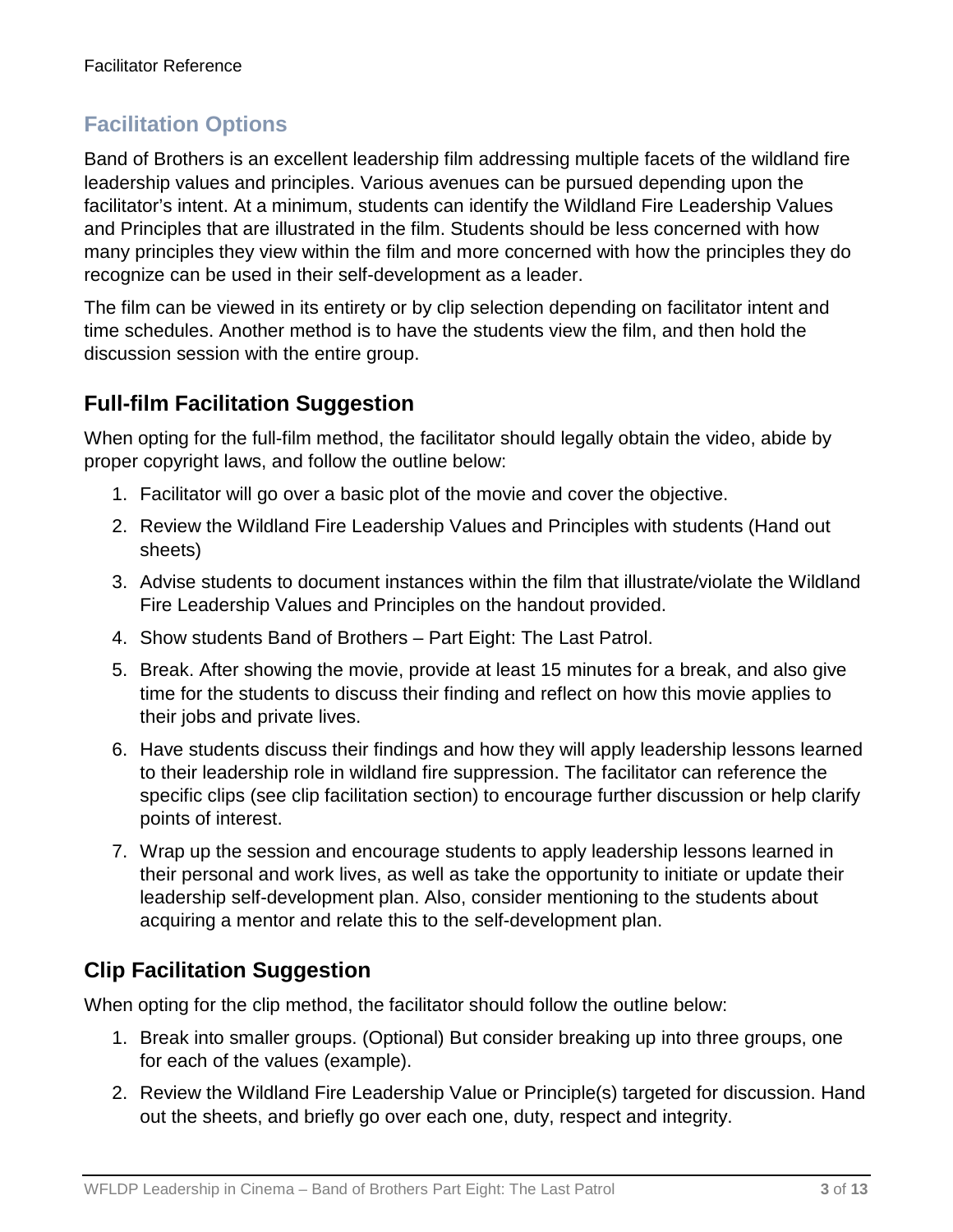- 3. Facilitator will go over a basic plot of the movie and cover the objective.
- 4. Facilitator will briefly describe the clip and guide the discussion of the clip to the specific principle that is discussed. Make sure to get plenty of feedback from the students before revealing the answer. (Spend approximately 5 minutes per clip).
- 5. Have students discuss their findings and how they will apply leadership lessons learned to their leadership role in wildland fire suppression. The facilitator can reference the specific clips (see clip facilitation section) to encourage further discussion or help clarify points of interest.
- 6. Wrap up the session and encourage students to apply leadership lessons learned in their personal and work lives, as well as take the opportunity to initiate or update their leadership self-development plan. Also, consider mentioning to the students about acquiring a mentor and relate this to the self-development plan.

# **Specific Clip Usage for Band of Brothers – Part Eight: The Last Patrol**

**Facilitator Hint:** Ensure familiarity with each individual clip in order to guide the groups.

The following clips may assist facilitators with leadership discussions. All times are approximate. (Start time/Stop time.)

#### *Duty*

**Discussion Point One** (47:10-51:24): Captain Winters decides not to go forth with the 2nd patrol. The potential risks outweigh the known gain. Capt. Winters is getting pressure from Col. Sink to go forth with the second mission since the previous night was a "success." Winters makes the decision not to risk the lives of the men in his company when there is little to gain from the mission. Discussion point: Always look out for the well-being of your crew regardless of the situation. (Risk vs. Reward)

**Discussion Point Two** (10:43 –11:43): Lt. Jones demands on proving himself to his superiors and to the men below him in rank. His request to lead the patrol is denied. Captain Speirs utilizes his subordinates according to their capabilities. Lt. Jones doesn't quite have the awareness or the experience to lead the men into battle. Discussion point: Consider individual skill levels and developmental needs when assigning tasks. (In this scenario, are the developmental needs important for Jones or does it cause a threat to everyone else?)

#### *Respect*

**Discussion Point One** (13:03-1700): Lt. Jones seeks out briefing from Sgt. Malarkey. Jones is persistent on receiving his initial briefing due to the fact he is new to the battlefield. Discussion point: As a leader, it is important to always provide accurate and timely briefings. How does Malarkey react to Lt. Jones' question about the current situation?

**Discussion Point Two** (26:22-28:10): Captain Winters gives briefing on the patrol set for the night. His briefing is clear, concise, and to the point. Discussion point: Keep your subordinates informed, by providing accurate and timely briefings. Give reasons (intent) for assignment and tasks.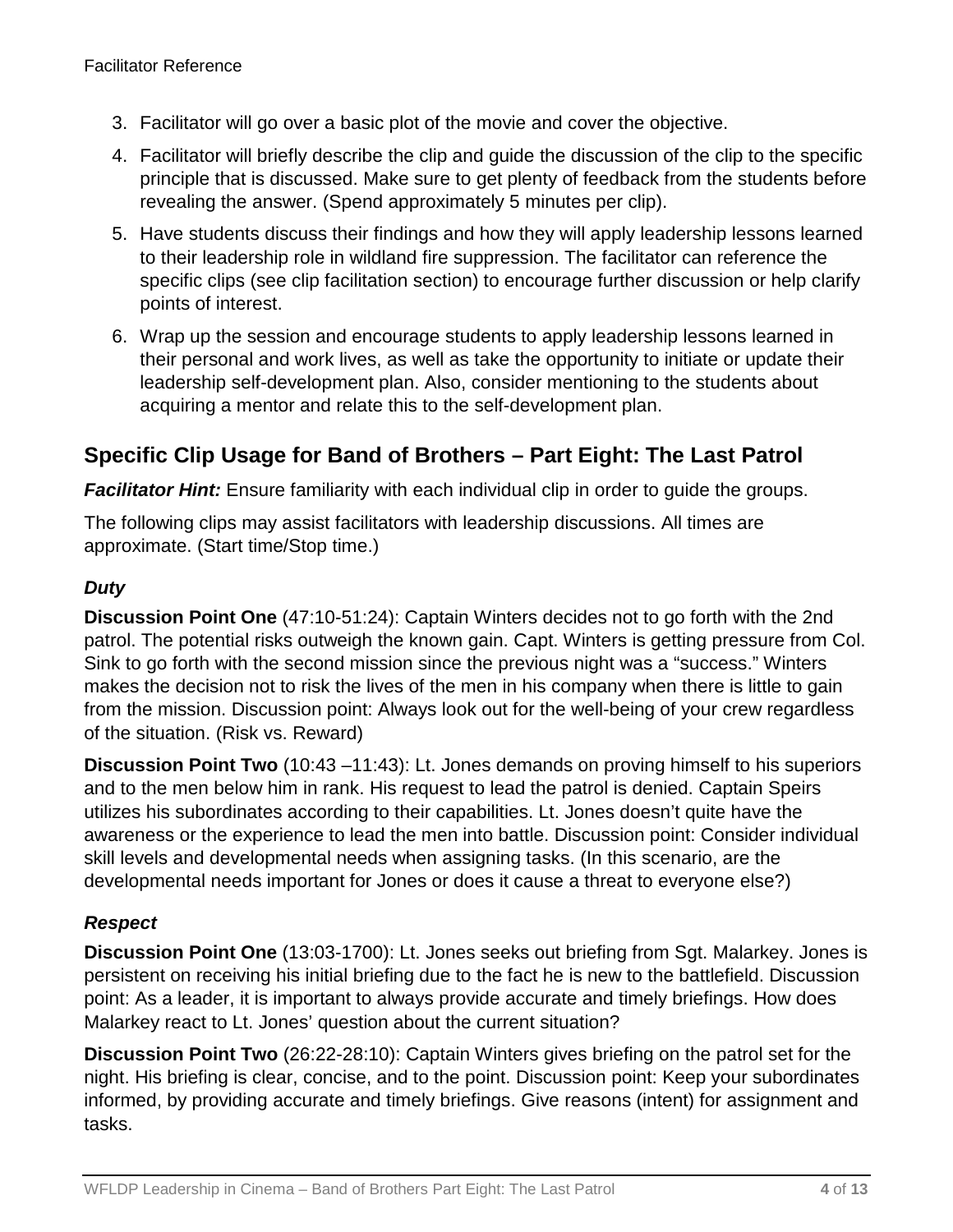**Discussion Point Three** (51:58-53:51): Captain Winters and Capt. Nixon are congratulating their men on a job well done and promoting them accordingly. Discussion point: Recognize individual and team accomplishments and reward them appropriately.

#### *Integrity*

**Discussion Point One** (24:07-25:34): Lt. Jones approaches Captain Winters and continues to ask him if he could go on the patrol. Winters basically tells him he doesn't have the experience to go on the patrol, but Jones has a solution to the problem—he feels as though Malarkey is too tired and needs some time off from the front line. Winters feels he has a solid point. Discussion point: Position power vs. respect power. Actively listen to feedback from your subordinates.

**Discussion Point Two** (26:22-28:10): Captain Winters gives briefing on the patrol set for the night. He knows this isn't the best idea, but doesn't show it in his expressions to the men. Discussion point: Setting the example. Don't show discouragement when facing setbacks.

### **Film/Book Discussion**

Consider having a few students read Stephen E. Ambrose, Band of Brothers: E Company, 506th Regiment, and the 101st Airborne from Normandy to Hitler's Eagle's Nest (New York, 1992). Lead a discussion between students who have read the book and those who watched the film. Compare and contrast the book and the movie.

#### **References**

- [Band of Brothers website](http://www.hbo.com/band/landing/currahee.html)
- The Avalon Project: [World War II documents](http://avalon.law.yale.edu/subject_menus/wwii.asp)
- National Archives: Powers of Persuasion [Poster Art of World War II](https://www.archives.gov/education/lessons/wwii-posters)

#### **Resources – Books**

- Ambrose, Stephen E. Band of Brothers: E Company, 506th Regiment, 101st Airborne from Normandy to Hitler's Eagle's Nest. New York. 1992.
- Kennedy, David. Freedom from Fear: The American People in Depression and War, 1929-1945. 1999.

Hyperlinks have been included to facilitate the use of the Wildland Fire Leadership Development Program website. Encourage students of leadership to visit the [website](https://www.fireleadership.gov/)  [\(https://www.fireleadership.gov/\)](https://www.fireleadership.gov/).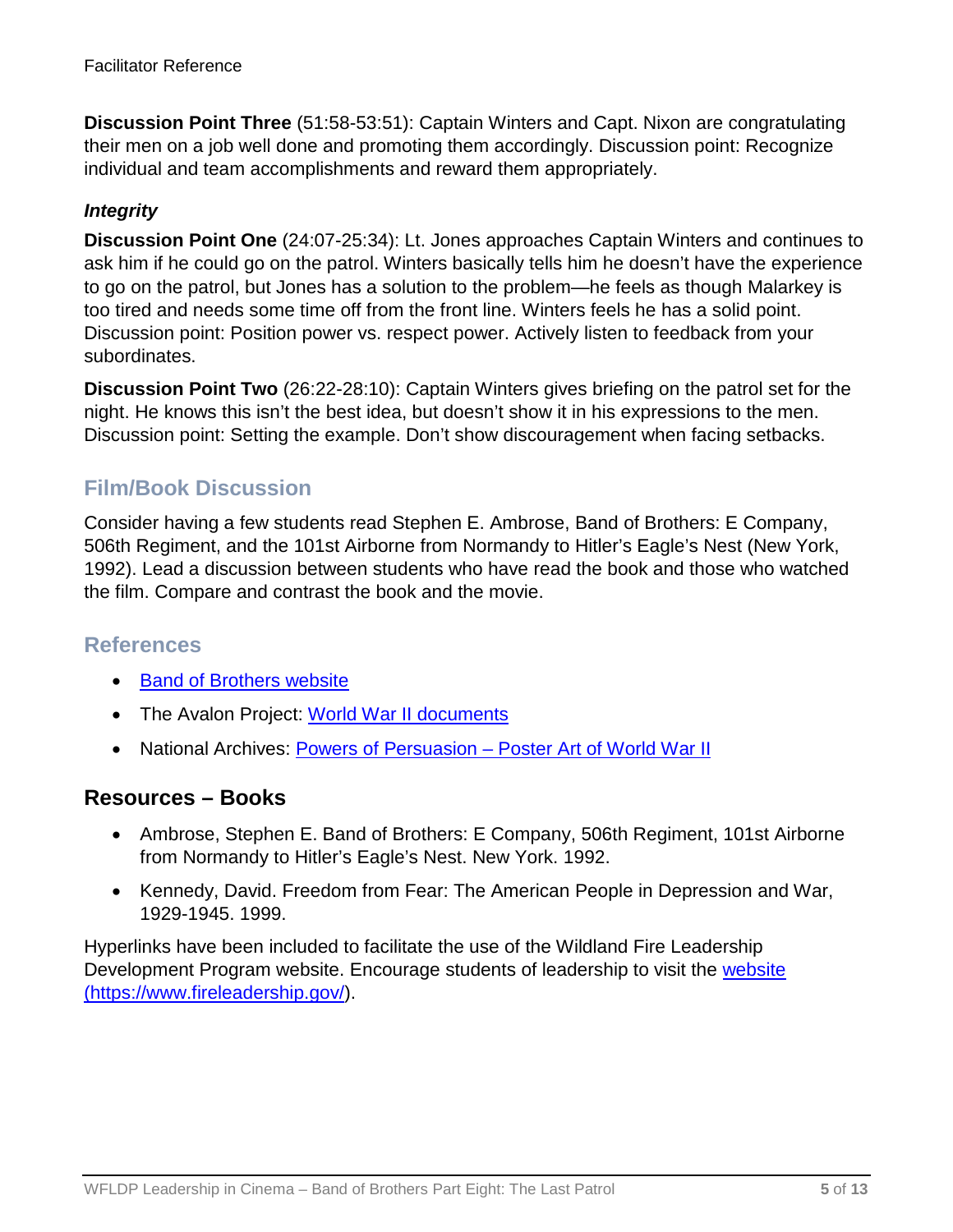## **Band of Brothers: The Last Patrol**

#### (Facilitator Reference)

Below is a short list of examples from the movie that coincide with the Wildland Fire Leadership Values and Principles. Discuss leadership lessons learned from the film with the class and have the class discuss these within their groups. Have the group document film clips illustrating the Wildland Fire Leadership Values and Principles.

### **Duty**

- 1. Be proficient in your job, both technically and as a leader.
- 2. Make sound and timely decisions.
- 3. Ensure that tasks are understood, supervised and accomplished.
- 4. Develop your subordinates for the future.
	- Captain Winters is very proficient in his job. (Specifically, how did Winters show that he was proficient?) (Take charge when in charge.)
	- Captain Winters decided not to go forth with the second patrol. Explain how he developed contingencies and considered consequences. (Risk vs. reward and make sound decisions.)
	- Newly graduated, Lt. Jones wanted to lead the Patrol and insisted he do so, even though he didn't have the authority. How did Sgt. Speirs come to his conclusion and why was he hesitant on letting Jones go on the patrol? (Consider individual skill levels and developmental needs when assigning tasks.)

### **Respect**

- 1. Know your subordinates and look out for their well-being.
- 2. Keep your subordinates informed.
- 3. Build the team.
- 4. Employ your subordinates in accordance with their capabilities.
	- Captain Winters ignores the pressure from Col. Sink to go on the second patrol and capture POWs. Name the many reasons he decided to not go forth with the mission. (Put the safety of your subordinates above all other objectives.)
	- Upon arrival to EZ Company, Lt. Jones seeks out a briefing from Sgt. Malarkey. Discuss the importance of giving briefings as well as seeking them out and making sure that a briefing is covered. (Provide accurate and timely briefings.)
	- Captain Winters and Sergeant Speirs have some trouble deciding who should lead the patrol, because of the fact that EZ Company is short on leaders. Why is the decision difficult? (Consider team/individual experience, fatigue and physical limitations when accepting/assigning assignments.)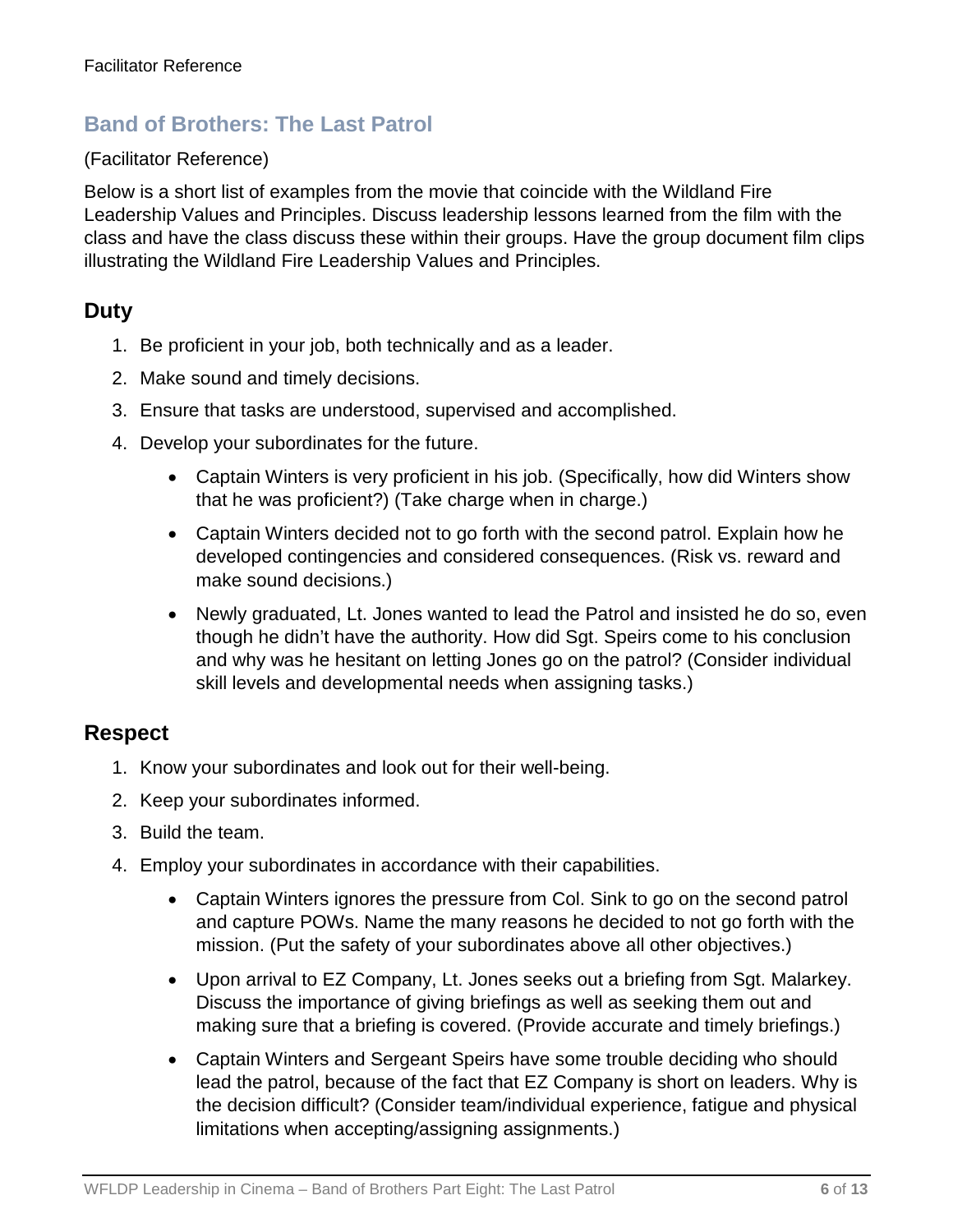### **Integrity**

- 1. Know yourself and seek improvement.
- 2. Seek responsibility and accept responsibility for your actions.
- 3. Set the example.
	- How does Captain Winters set the example for EZ Company by not sending them on the second patrol? (Credit subordinates for good performance.)
	- Why is Lt. Jones so adamant about leading the patrol? (Seeking improvement.)
	- How does Sgt. Malarkey accept the responsibility for EZ Company's 2nd platoon? What makes his subordinates respect him? (Share the hazards and hardships with your subordinates.)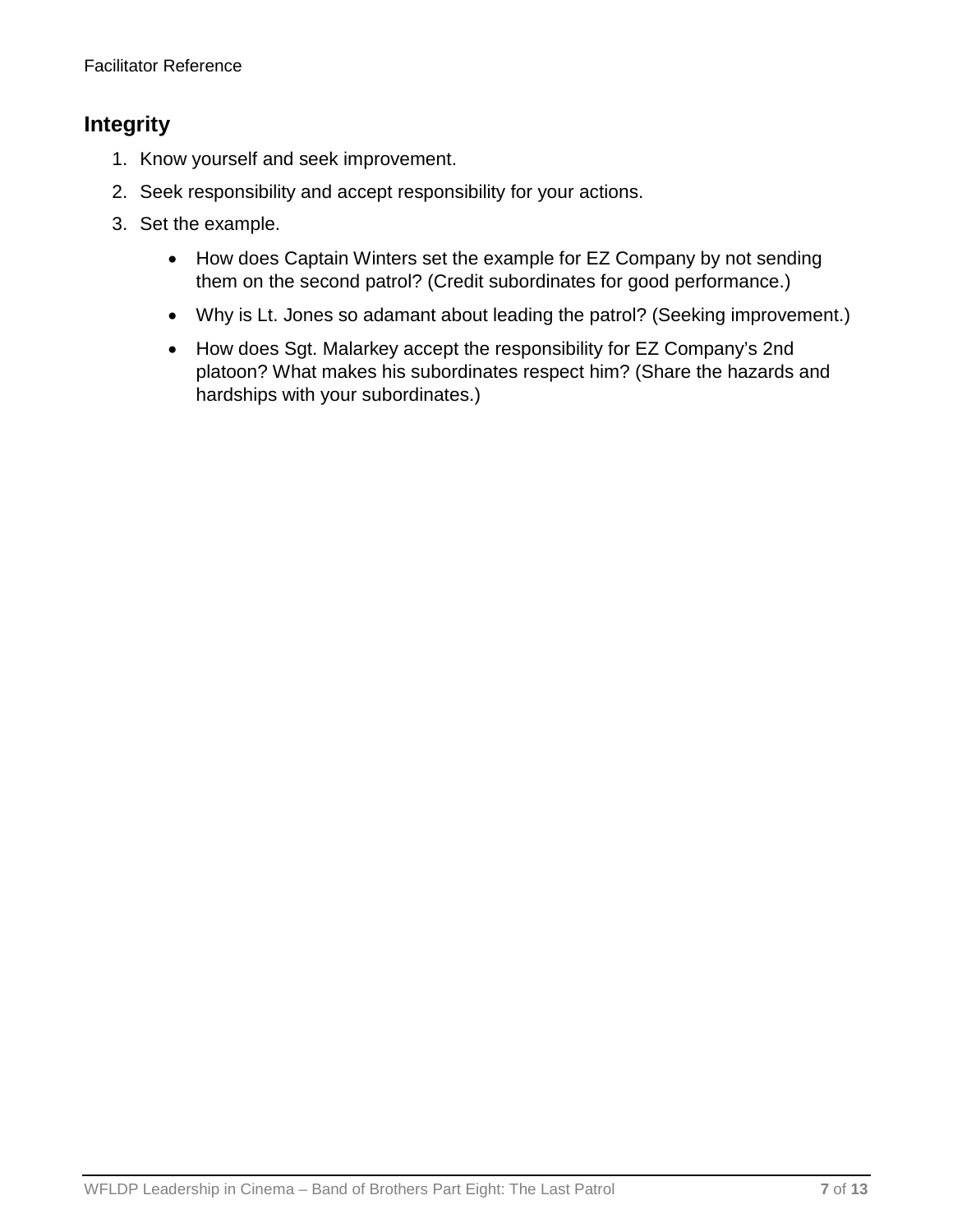### **Questions to Generate Further Discussion**

Excerpt from: "Leaders We Would Like to Meet" Interviews

- 1. What makes you want to follow someone?
- 2. What kind of leader do you think you are? What do you think others would say?
- 3. If you were to pick three of the most important character traits for an effective leader, what would those be?
- 4. Are leaders born or made?
- 5. Who are some of the individuals that had a significant influence on your life? Currently, who do you think is leadership role model and why?
- 6. If you are not currently in fire, how do you think this movie could be applied to your job?
- 7. What are some of the toughest decisions or dilemmas you have faced? What helped to guide you through those situations?
- 8. Why do you think people follow you?
- 9. How do some of the events in Band of Brothers Part Eight apply specifically to your job? To your personal life?
- 10.Which character in Band of Brothers Part Eight do you think is most like you?
- 11.How do you go about initiating a new idea in order to put it into practice?
	- Regarding leadership, what quotes come to mind? "Before honor comes humility." Proverbs
	- "Lead me, follow me, or get out of my way." General George Patton
	- "Leadership is not only doing the right thing, but it is doing the right thing at the right time." Life Application Bible
	- "Leaders are not born, they are made. They are made by hard effort, which is a price all of us must pay to achieve any goal that is worthwhile." Vince Lombardi
	- "Only one man in a thousand is a leader of men, the other 999 follow women." Groucho Marx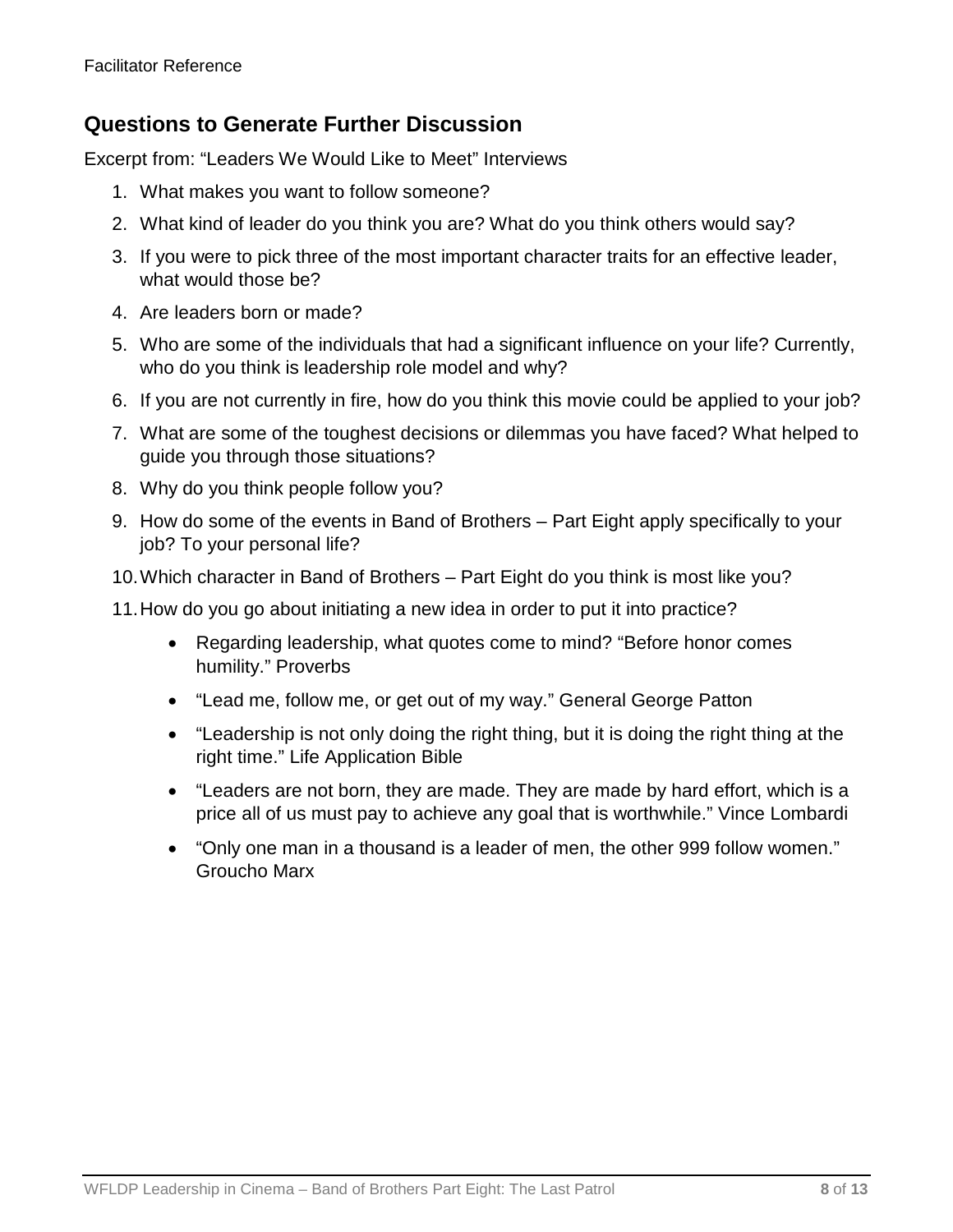# **Band of Brothers – Part Eight: The Last Patrol**

Document film clips illustrating the Wildland Fire Leadership Values and Principles and discuss leadership lessons learned from the film with the class.

Document film clips illustrating the Wildland Fire Leadership Values and Principles and discuss leadership lessons learned from the film with the class.

### **Duty**

- 1. Be proficient in your job, both technically and as a leader.
- 2. Make sound and timely decisions.
- 3. Ensure that tasks are understood, supervised and accomplished.
- 4. Develop your subordinates for the future.

#### **Respect**

- 1. Know your subordinates and look out for their well-being.
- 2. Keep your subordinates informed.
- 3. Build the team.
- 4. Employ your subordinates in accordance with their capabilities.

### **Integrity**

- 1. Know yourself and seek improvement.
- 2. Seek responsibility and accept responsibility for your actions.
- 3. Set the example.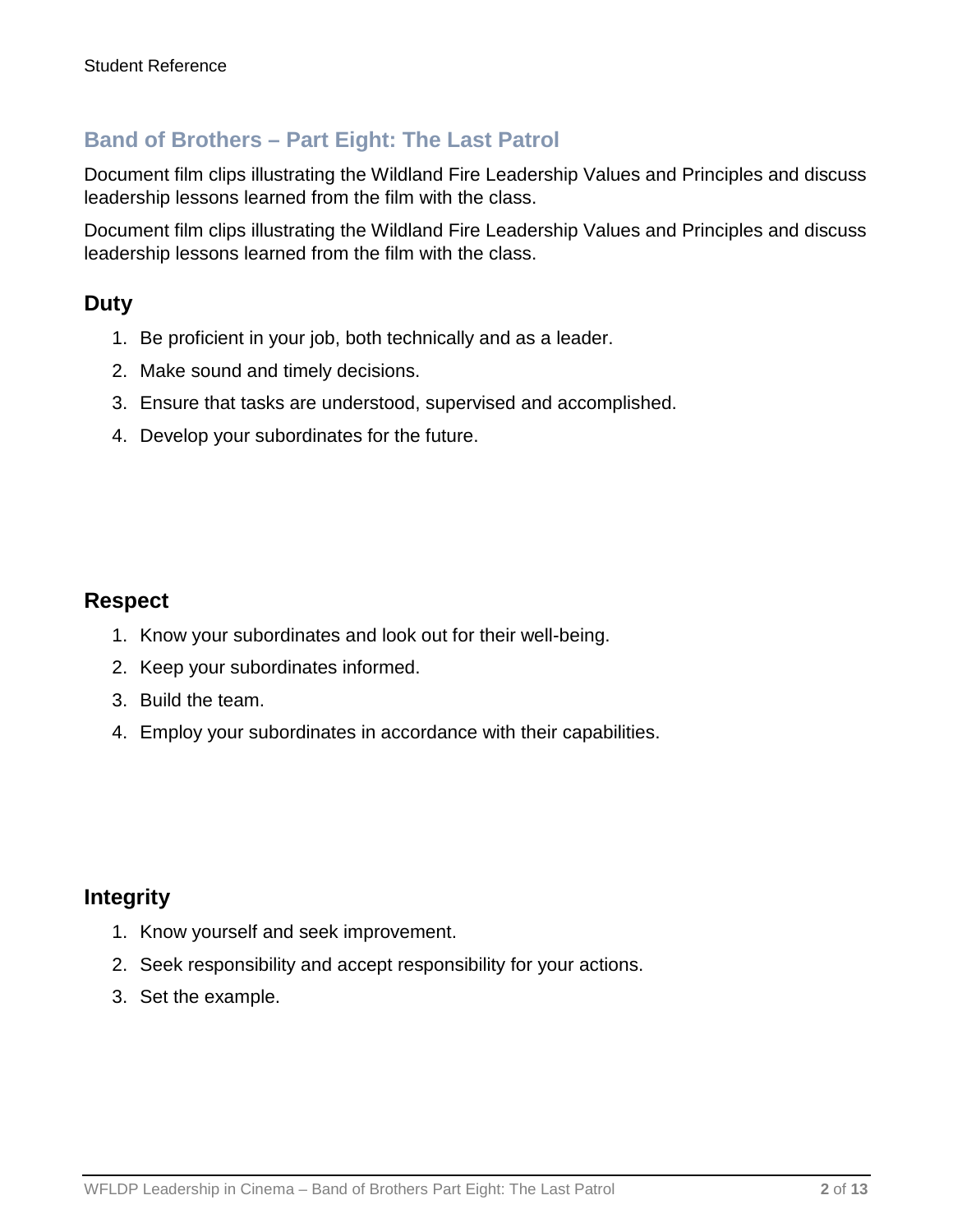#### Be proficient in your job, both technically & as a leader.

- Take charge when in charge.
- Adhere to professional standard operating procedures.
- Develop a plan to accomplish given objectives.

#### Make sound & timely decisions.

- Maintain situation awareness in order to anticipate needed actions.
- Develop contingencies & consider consequences.
- Improvise within the commander's intent to handle a rapidly
- changing environment.

#### Ensure that tasks are understood, supervised, accomplished.

- Issue clear instructions.
- Observe & assess actions in progress without micro-managing.
- Use positive feedback to modify duties, tasks & assignments when appropriate.

#### Develop your subordinates for the future.

- Clearly state expectations.
- Delegate tasks that you are not required to do personally.
- Consider individual skill levels & developmental needs when assigning tasks.

#### Know your subordinates and look out for their well-being.

- Put the safety of your subordinates above all other objectives.
- Take care of your subordinate's needs.
- Resolve conflicts between individuals on the team.

#### Keep your subordinates informed.

- Provide accurate & timely briefings.
- Give the reason (intent) for assignments & tasks.
- Make yourself available to answer questions at appropriate times.

#### Build the team.

- Conduct frequent debriefings with the team to identify lessons learned.
- Recognize accomplishments & reward them appropriately.
- Apply disciplinary measures equally.

#### Employ your subordinates in accordance with their capabilities.

- Observe human behavior as well as fire behavior.
- Provide early warning to subordinates of tasks they will be responsible for.

- Consider team experience, fatigue & physical limitations when accepting assignments.

#### Know yourself and seek improvement.

- Know the strengths/weaknesses in your character & skill level.
- Ask questions of peers & supervisors.
- Actively listen to feedback from subordinates.

#### Seek responsibility and accept responsibility for your actions.

- Accept full responsibility for & correct poor team performance.
- Credit subordinates for good performance.
- Keep your superiors informed of your actions.

#### Set the example.

- Share the hazards & hardships with your subordinates.
- Don't show discouragement when facing setbacks.
- Choose the difficult right over the easy wrong.





**MTEGRITT**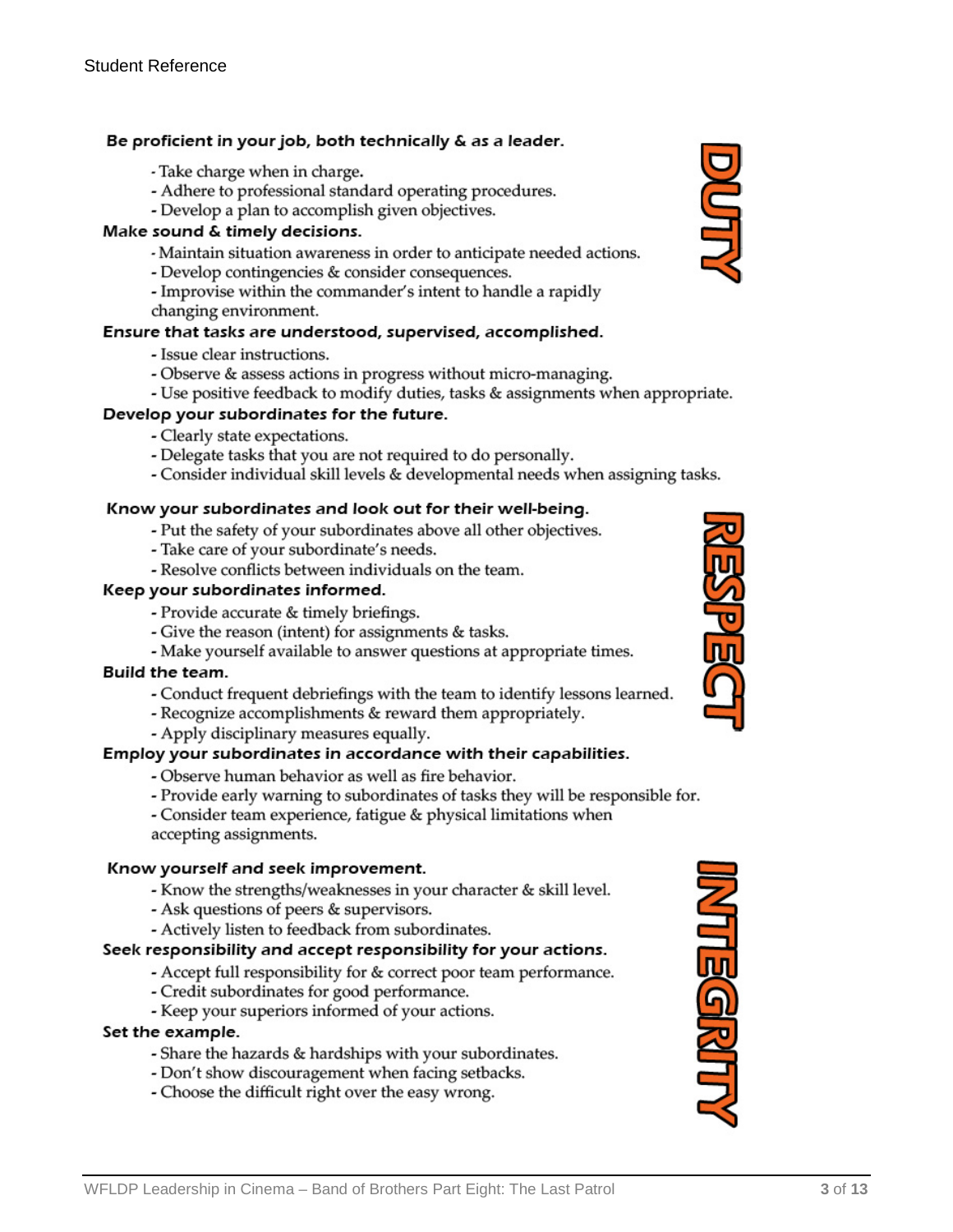

# **Leadership Self Development Plan**

For Wildland Firefighters...a Lifetime of Learning

**Next level of leadership:**

**Directed reading (Professional Reading Program) and other self-study:**

**Training (Next wildland fire L- and S-courses):**

**Details (Temporary assignments with new or increased responsibility):**

**Mentor (Identifying and asking a role model to provide guidance):**

**Outside Activities (Associations, volunteer programs, higher education, etc.)**

| Employee:   | Date: |  |  |
|-------------|-------|--|--|
|             |       |  |  |
|             |       |  |  |
| Supervisor: | Date: |  |  |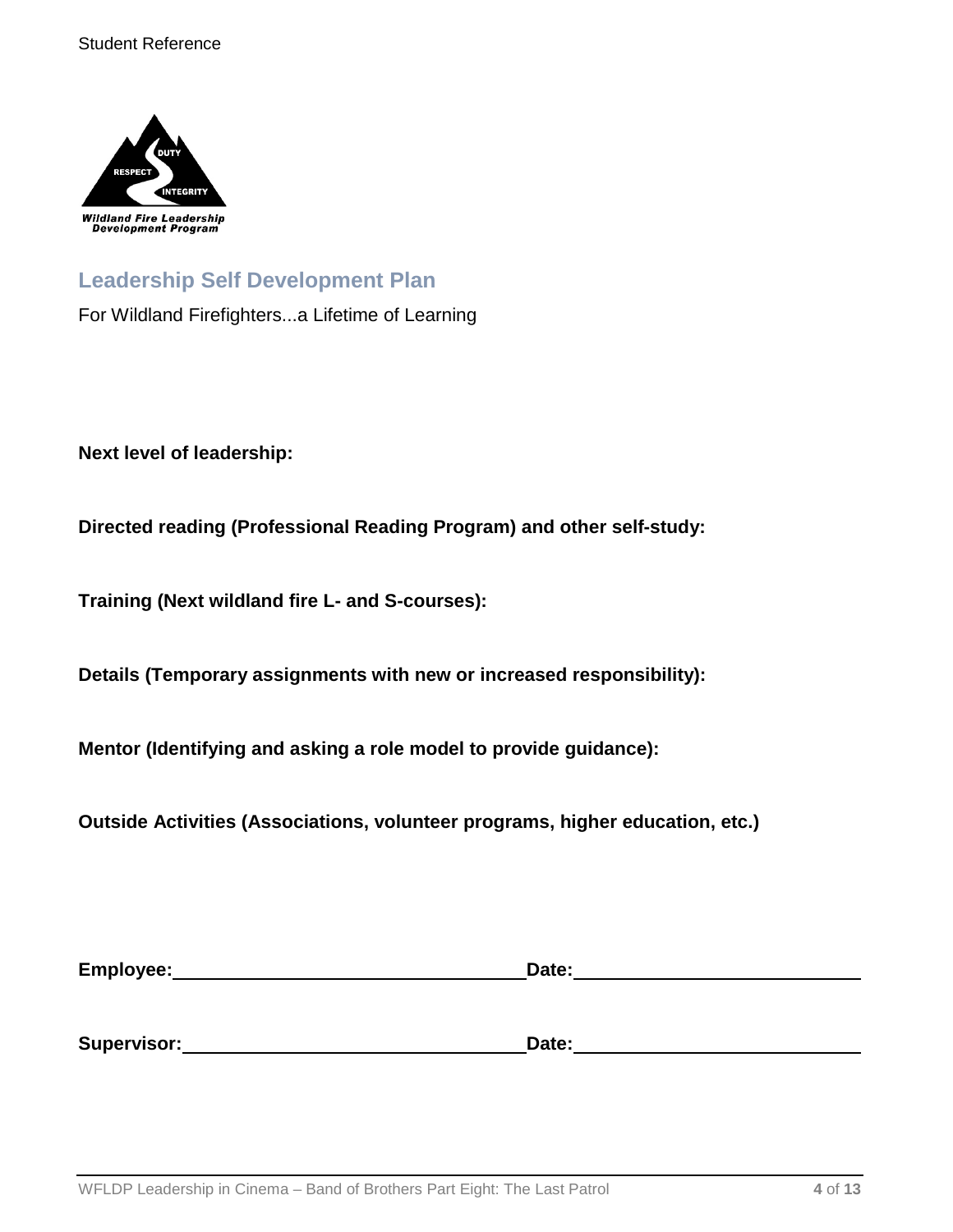### **Main Character List**

#### *Band of Brothers – Part Eight: The Last Patrol*



1st Sergeant Lipton: Minor role in this episode. Has pneumonia.



Captain Nixon: Minor role in this episode. Puts incidences into perspective for Capt. Winters.



Captain Winters: Even though he's no longer their direct commander, Winters continues to look out for EZ Company when he disobeys Col. Sink's order for a second patrol. He knows it would be as dangerous as it would be pointless.



Sergeant Martin: Leads the first patrol across the river to capture POWs.



Sgt. Malarkey: Assumes leadership duties of EZ Company's 2nd platoon due to lack of soldier's ability to take charge



Pvt. Jackson: Dies from his own grenade in the first attempt to bring back POWs.



Pvt. Webster: Reunites with EZ Company after a few months in the hospital from a prior war wound.



Lt. Jones: Just recently graduated from West Point, Lieutenant Jones gets sent on the patrol to secure prisoners. Even Jones comes to the realization, after an initial burst of enthusiasm that he is not qualified to do anything but observe.



Capt. Speirs: Minor role in this episode. Newly appointed Company Commander. Speirs is in charge when Lipton is out with pneumonia.